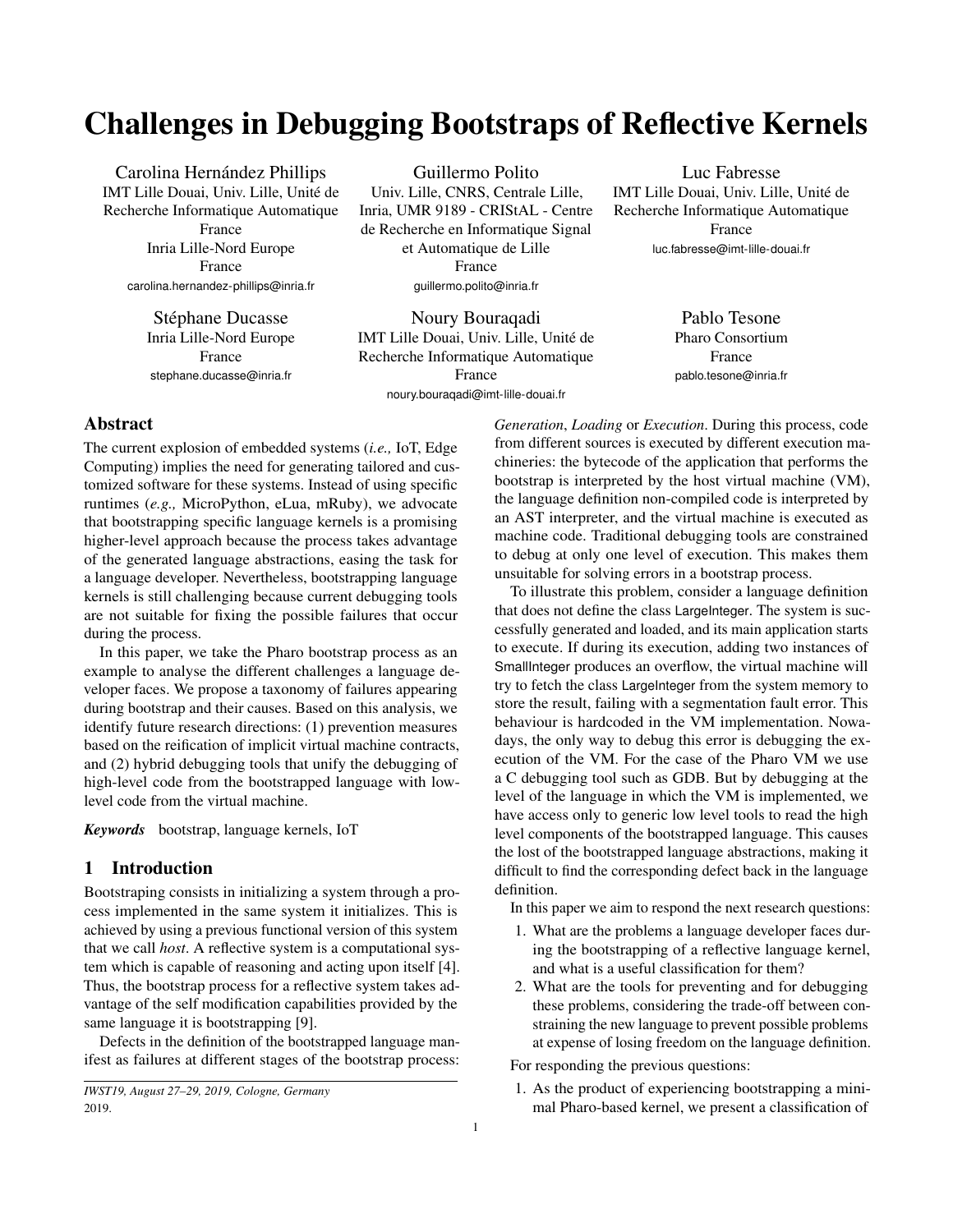defects in the language definition and their associated causes regarding requirements originated in the VM or in the bootstrapped system's application.

2. We propose an initial approach to develop a toolset for bootstrapping reflective language kernels, including a language development framework and language-hybrid debugging tools.

To explain our solution we start by describing the process of bootstrapping a reflective kernel taking Pharo as example (Section [2\)](#page-1-0). Showing different kinds of failures that occur during the process, we argue that the current debugging tools are unsuitable for debugging bootstraps (Section [3\)](#page-3-0). Next we present our classification of defects in the language definition, relating them with its cause in the VM or application requirements (Section [4\)](#page-5-0). Based on our defects classification we present different solutions that intend to solve each kind of defect (Section [5\)](#page-6-0). We relate our analysis with different approaches for generating custom software for resource constrained devices (Section [6\)](#page-7-0). Finally we present our conclusions and the future work (Section [7\)](#page-8-0).

*Assumptions.* We make the next assumptions: The Bootstrapper has no defects. The VM has no defects. The bootstrapped kernels must execute in the same VM as the host system. Therefore adding debugging features to the VM is not part of our approach.

# <span id="page-1-0"></span>2 The current Pharo bootstrap process in a nutshell

The Pharo bootstrap process comprises the *generation*, *load* and *execution* of a custom object-memory (OM) starting from its *language definition* (Figure [1\)](#page-1-1). The language definition is the static definition for all the classes in the bootstrapped language.

The generation stage is performed by a standard Pharo application, named *bootstrapper*, that runs in a Pharo system which serves as *host*. In this stage the OM is assembled in the host memory and by the end of it, the OM is serialized and written to disk.

Afterwards, the Pharo virtual machine (VM) loads and executes the generated OM, which fulfills the VM requirements.

*Terminology.* We introduce the next terms to be used during the paper. A *defect* or bug [\[2\]](#page-9-2) as an unintended mistake introduced by the programmer in the source representation of a program. A *failure* is an unwanted executional behavior that is externally observable by a developer while the process is running [\[11\]](#page-9-3). A *critical failure* [\[12\]](#page-9-4) is a failure that interrupts the execution of the process.

In the language definition, the definition of each class comprises its *structural definition* and the definition of its methods. The structural definition comprises the name of the class, its type and its instance variables (considering the order in which they are defined).

<span id="page-1-1"></span>

Figure 1. The three main stages of the Pharo bootstrap process.

## 2.1 Object-memory Generation

The bootstrapper creates an empty OM and fills it with all the classes and objects for the bootstrapped system. Afterwards, it serializes the OM and writes it to disk outside the host. No validations are performed when serializing and writing the OM, therefore we assume that the serializing and writing process is always successful.

The bootstrapper takes advantage of the reflective features of the bootstrapped language for generating the OM [\[10\]](#page-9-5). This means that it prefers executing operations in which the bootstrapped system modifies itself via *reflective operations*, instead of manipulating the OM directly via *non-reflective operations*. This strategy minimizes the coupling between the bootstrapper and the language it bootstraps, by partially delegating the logic of the bootstrap process to reflective methods in the language definition. For example, the language definition provides a ClassBuilder class that knows how to install classes in the generated language. The bootstrapper uses this class to install the final version of the system's classes.

We distinguish two kinds of operations performed during this stage:

*Non-reflective operations.* The bootstrapper installs classes and objects in the OM executing its own methods (methods defined in the host), which take as argument the structural definition of some classes in the language definition, and create objects in the OM.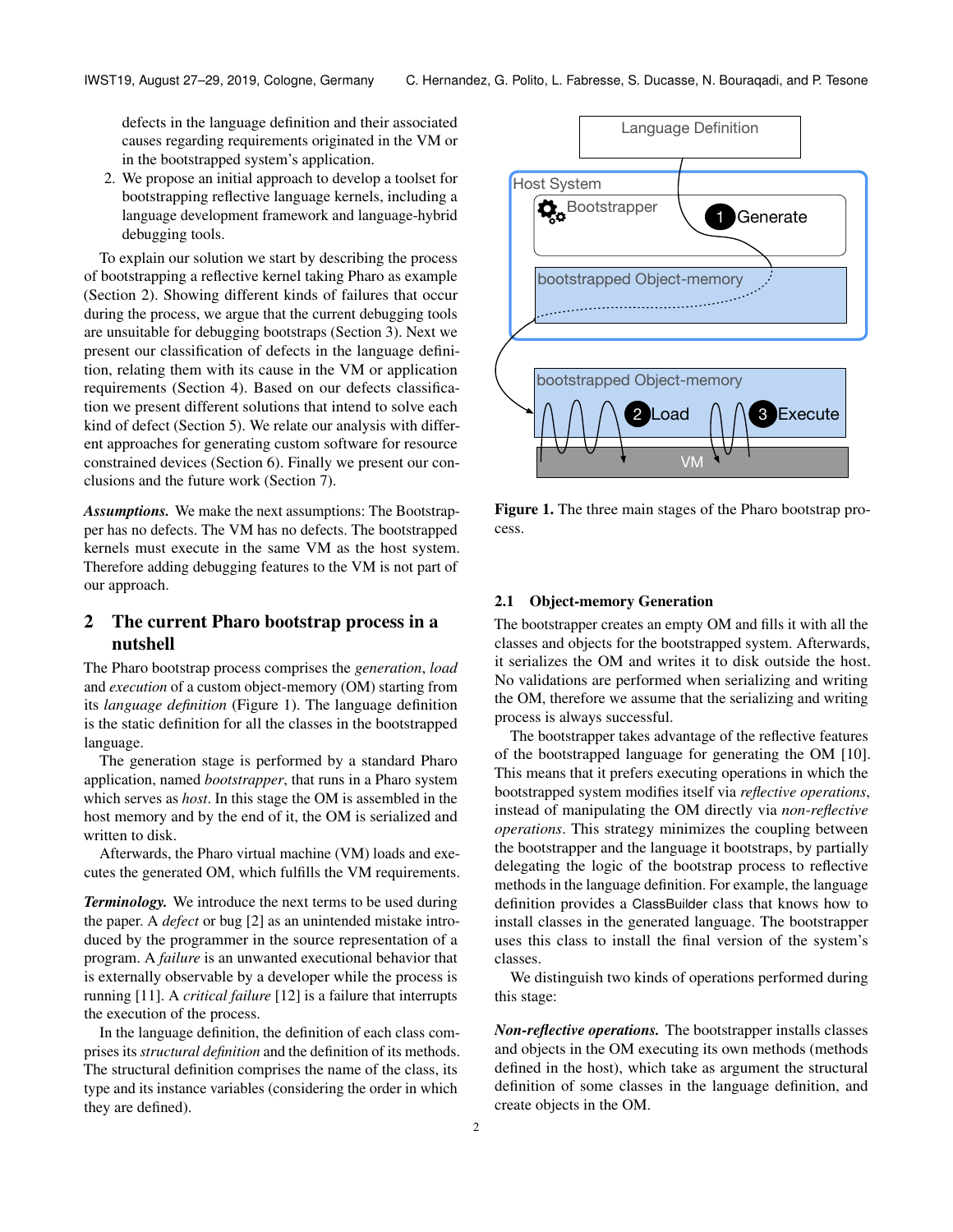<span id="page-2-0"></span>

Figure 2. OM Generation: Non-Reflective operations. The bootstrapper modifies the OM by executing its own methods.

For example: To install the class Array (Figure [2\)](#page-2-0), the bootstrapper gets the definition for the structure of the class from the language definition and uses it as the argument (arrayDefinition) for the method createStubFromDefinition. This method is defined in the bootstrapper. It generates and installs a *stub* of the class Array directly in the OM.

*Reflective operations.* The bootstrapper uses a custom AST interpreter that executes *reflective methods* defined in the language definition to modify the OM. Methods defined in the language definition are not installed in the host. To execute them, the bootstrapper parses their code, obtaining their AST representation, which is given to the AST interpreter. This interpreter visits the AST and performs its execution with no need to install the method, nor to compile it.

For example, to generate a new instance of Array, instead using a method in the bootstrapper that creates the object through a non-reflective operation, we send the message new to the class Array installed in the OM. (Figure [3\)](#page-2-1). Because the message we want to execute is defined inside the language definition and not in the host, the bootstrapper needs to use a custom AST interpreter to execute these instructions and limit the scope of its effects to the OM. By the end of this stage the OM is serialized and written to disk.

## 2.2 Object-memory Loading by Virtual Machine

When the VM starts, it first fetches a set of objects at specific locations in the OM. Failures occur at this stage if the generated OM does not fulfill the structural requirements of the VM.

<span id="page-2-1"></span>

Figure 3. OM Generation: Reflective operations. The bootstrapper modifies the OM executing reflective methods defined in the language definition.

For example, nil, false and true are expected to be the first objects in memory (Figure [4\)](#page-2-2).

Notice that no method from the generated language is interpreted (executed) by the VM during this stage.

<span id="page-2-2"></span>

Figure 4. OM Loading. The VM loads the OM fetching specific objects from it. The expected structure for this objects is defined inside the VM.

## 2.3 Application Execution

Once the OM was loaded, the VM starts interpreting (executing) the system's Application code, whose entry point has been defined inside the language definition. In our examples the method run in the Application class is the system's entry point (Figure [5\)](#page-3-1).

We consider the application execution as part of the bootstrap process to include the analysis of failures appearing during this stage. For the same reason we consider as part of the language definition the code associated to the Application.

Let us suppose our Application starts with the expression: SmallInteger maxVal  $+1$ . The result of the expression Small-Integer maxVal is the maximum possible value stored in an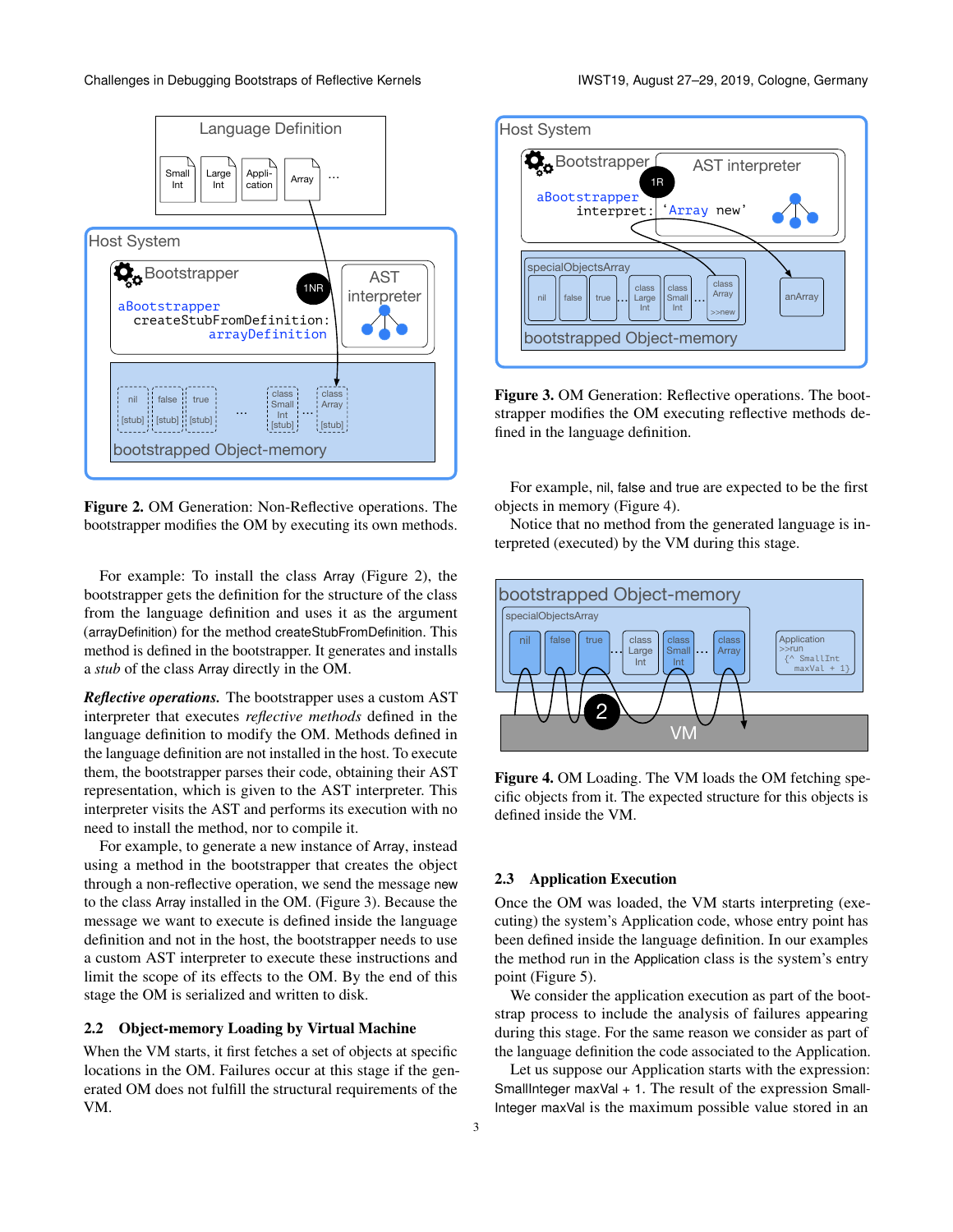instance of SmallInteger. The addition operation for SmallInteger is defined in the language definition using a VM primitive, as follows:

```
Class SmallInteger {....
  >> + aNumber {
      <primitive: 1>
     }
...}
```
VM primitives are implemented inside the VM. When the VM encounters a primitive tag while interpreting Pharo code, it will execute its internal implementation for that primitive. Depending on the primitive, its implementation in the VM might require the presence of certain Pharo classes in the OM, as we explain next.

In the VM implementation of <primitive:1> when the result of the addition produces an overflow for SmallInteger, the returned value will be an instance of LargeInteger. Consequently, the VM fetches from a specific position in the specialObjectsArray, the reference to the class LargeInteger, and uses this class to instantiate the returned value.

<span id="page-3-1"></span>

Figure 5. Application Executing. The VM executes the system's Application.

# <span id="page-3-0"></span>3 Problem: Current Debugging Tools are Unsuitable

Defects in the language definition manifest as different kinds of failures at different stages of the bootstrap process. When a failure occurs during the OM Generation, we use the host debugger to find its cause by debugging the bootstrapper application execution. When a failure occurs during the Loading or Execution stages we use a debugger, such as GDB, for debugging the VM execution.

We call *fix* to a change in the source representation of a program that eliminates a defect.

In the next subsections we illustrate with examples why the current debugging tools are not enough for debugging the bootstrapper process. For some failures we provide multiple possible causes in the form of defects in the language definition.

## 3.1 Debugging the OM Generation Stage

We use the native debugger of the host system to debug the bootstrapper while generating the OM.

## 3.1.1 Debugging Non-reflective operations

Non-reflective operations use methods defined in the bootstrapper. The host debugger does not provide enough information to find the cause of the failure. This is mainly because the defect belongs to the language definition, whose validity depends on the VM requirements, which are not explicit during the debugging process.

We illustrate these problems through the following two examples: Missing definition and Wrong format.

*Missing definition.* Let us suppose our language definition misses the definition of the class Array. The bootstrapper fails with a critical error, showing the message 'Class Array not found'. To solve this error we need to provide a structurally VM compatible definition for the class Array, such as:

Class Array { superclass: 'Object'

> instVars: [ ] type: 'variable'

... }

A valid definition must contain the name, type and instance variables expected by the VM. Because there's no formal specification of the VM requirements, the language developer needs to infer this information from the source code of the VM. We summarize this error in the next table:

| <b>F1. Missing Definition for Required Element</b> |                            |  |  |  |
|----------------------------------------------------|----------------------------|--|--|--|
| Failure                                            | Class Array not found      |  |  |  |
| Level                                              | Critical                   |  |  |  |
| Origin                                             | VM requirement             |  |  |  |
| <b>Defect</b>                                      | Class Array is not defined |  |  |  |

*Wrong format for class type.* Let us suppose that the language definition now contains the class Array, but its structure is not the one expected by the VM: the type is set as 'fixed' but it should be 'variable'.

```
Class Array {
  superclass: 'Object'
  instVars: [ ]
  type: 'fixed' ¨ incorrect type is a structural defect."
... }
```
The failure will only manifest when the bootstrapper tries to create an instance for this class. We summarize the error as follows:

| <b>F2. Instance Creation Fails</b> |  |
|------------------------------------|--|
|                                    |  |

| Failure | Assertion Failure: new instance of Array is nil. |
|---------|--------------------------------------------------|
| Level   | Critical                                         |
| Origin  | Bootstrapper requirement                         |
| Defect  | Incorrect structural definition for class Array  |

To infer that the defect is in the type of the class Array, the developer must deal with low level Pharo code belonging to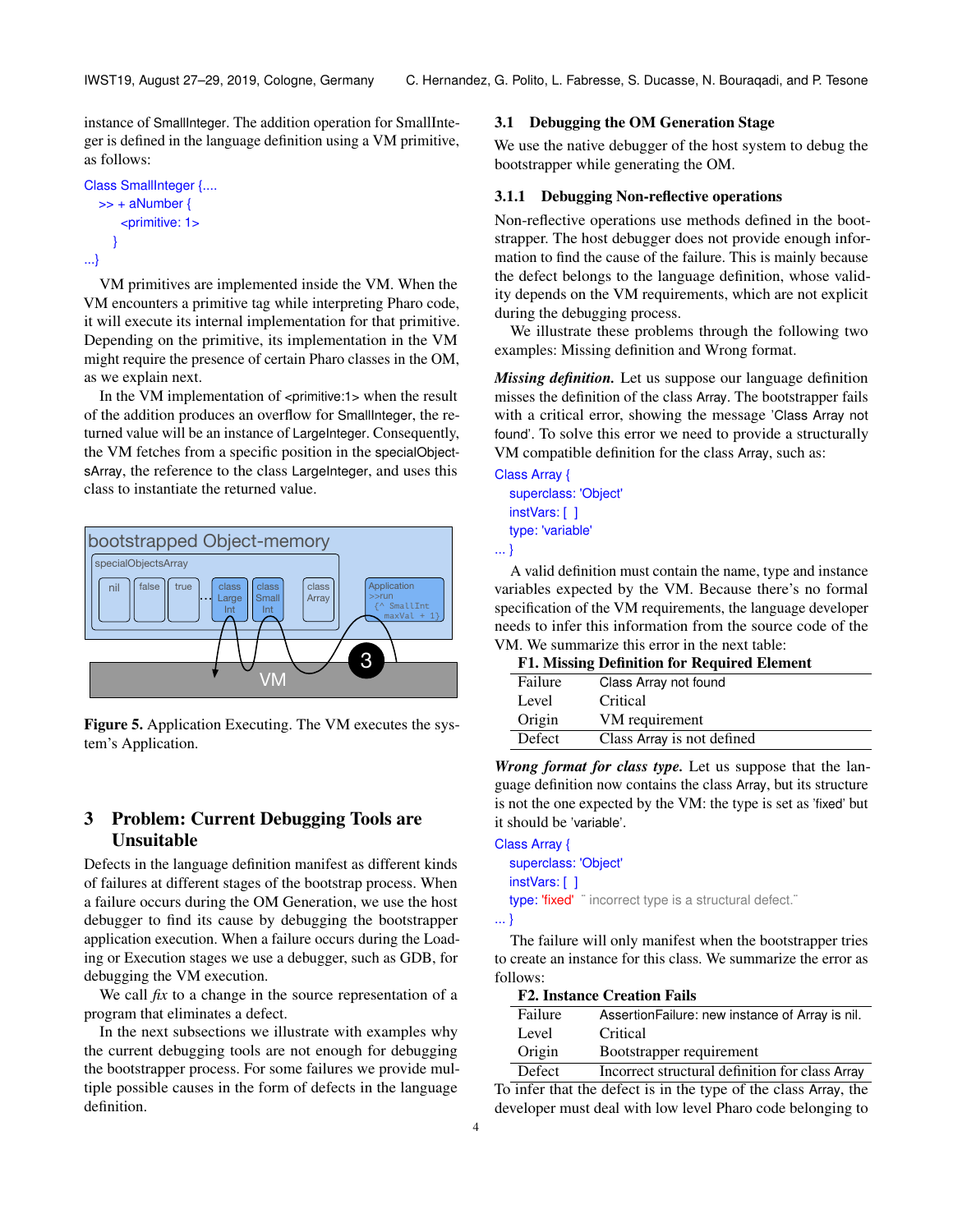the VM simulator library, which reads and writes the OM. It also requires that the language developer is familiarized with the types required by the VM.

#### 3.1.2 Debugging Reflective operations

Reflective operations use methods defined in the language definition, which are not installed in the host. These methods are executed using a custom AST interpreter. The only way to debug a failure that occurs during these operations, is to debug the AST interpreter execution. The interpreter execution hinders the execution trace of the interpreted code from the language definition. The next example illustrates a failure in kind of operations.

*Semantic defect in reflective method.* According to the VM requirements, each class stores its methods in an instance of the class MethodDictionary. Accordingly, the bootstrapper executes the reflective message MethodDictionary » at: put:, defined in the language definition, to store the methods for each class. Let us consider a definition for this method, which contains a semantic defect:

```
MethodDictionary { ...
  >> at: index put: value {
     array at: (index + 1) adding 1 is a semantic defect.
           put: value.
     }
... }
```
We get the failure:

|  |  |  |  |  | F3. Interpreter Fails with Generic Error |  |
|--|--|--|--|--|------------------------------------------|--|
|--|--|--|--|--|------------------------------------------|--|

| Failure       | Interpreter generic exception error  |  |  |  |  |
|---------------|--------------------------------------|--|--|--|--|
| Level         | Critical                             |  |  |  |  |
| Origin        | VM requirement                       |  |  |  |  |
| <b>Defect</b> | Semantic defect in reflective method |  |  |  |  |
|               | MethodDictionary» at:put:            |  |  |  |  |

The stack trace shows information about the execution of the interpreter, while the execution trace of the reflective method is hidden inside the interpreter's interpreter-failurestack. (Figure [6\)](#page-4-0)

<span id="page-4-0"></span>

| $\mathbf{x}$ - $\Box$ Error: activeProcess not found in PCUndefined                                                               |         |        |                                                                                               |  |
|-----------------------------------------------------------------------------------------------------------------------------------|---------|--------|-----------------------------------------------------------------------------------------------|--|
| Proceed                                                                                                                           | Abandon |        | <b>Debug</b>                                                                                  |  |
| EPASTInterpreter(Object)<br>EPASTInterpreter<br>EPASTInterpreter<br>EPASTInterpreter<br>EPASTInterpreter(OptimizedASTInterpreter) |         | error: | lookupSelector:in:<br>lookupFrom:until:ifNone:<br>lookupSelector:in:<br>send:to:class:inNode: |  |
| <b>BlockClosure</b><br>cull:                                                                                                      |         |        |                                                                                               |  |

Figure 6. Stack trace for AST interpreter generic error.

Because the messages from the language definition are not installed in the host, they are not available from the host debugger either. The host debugger functionalities can not

be used on methods from the language definition. Therefore it is not possible to place breakpoints inside the language definition methods, nor to perform the execution step by step.

# 3.2 Debugging the OM Loading Stage

Failures during this stage are critical and prevent the VM to initialize. Therefore, to debug them we need a debugger for the VM (such as gdb or lldb).

*Wrong format for instance variables.* The VM requires that the class Behavior contains 3 instance variables: superclass, methodDict, format. Modifying the order in which these variables are defined introduces a structural error:

Class Behavior {

| superclass: 'Object'                                             |  |
|------------------------------------------------------------------|--|
| instVars: [ superclass format methodDict ] " wrong order for in- |  |

stance variables is a structural defect.

type : 'fixed'

...}

We get the next failure:

| <b>F4. Wrong memory access</b> |                                              |  |  |
|--------------------------------|----------------------------------------------|--|--|
| Failure                        | segmentation fault in C                      |  |  |
| Level                          | Critical                                     |  |  |
| Origin                         | VM requirement                               |  |  |
| <b>Defect</b>                  | class Behavior instance variables format and |  |  |
|                                | methodDict are defined in the wrong order.   |  |  |

It is difficult to access objects in the OM using such a low-level debugger because it only provides generic lowlevel tools to read the memory. The debugger is agnostic to the abstractions of the bootstrapped language. There's no execution stack trace for the bootstrapped language.

## 3.3 Debugging the Application Execution

The VM has already initialized, and the application entry point has started its execution. However, if primitive executions make the process fail, the VM fails showing a segmentation fault error. This situation is analogus to the failure F4.

Another kind of failure for this stage is independent from the VM requirements and it's produced by semantic errors in code executed by the application, that has no connection with VM requirements. This kind of failures include critical and non-critical failures.

*Semantic defect in application code.* As an example, let us suppose our application entry point evaluates a variable before initializing it.

```
Class Application { ...
  \gg run {
     | x |
     x := x + 1 "use non-initialized variable is a semantic defect."
     }
...}
```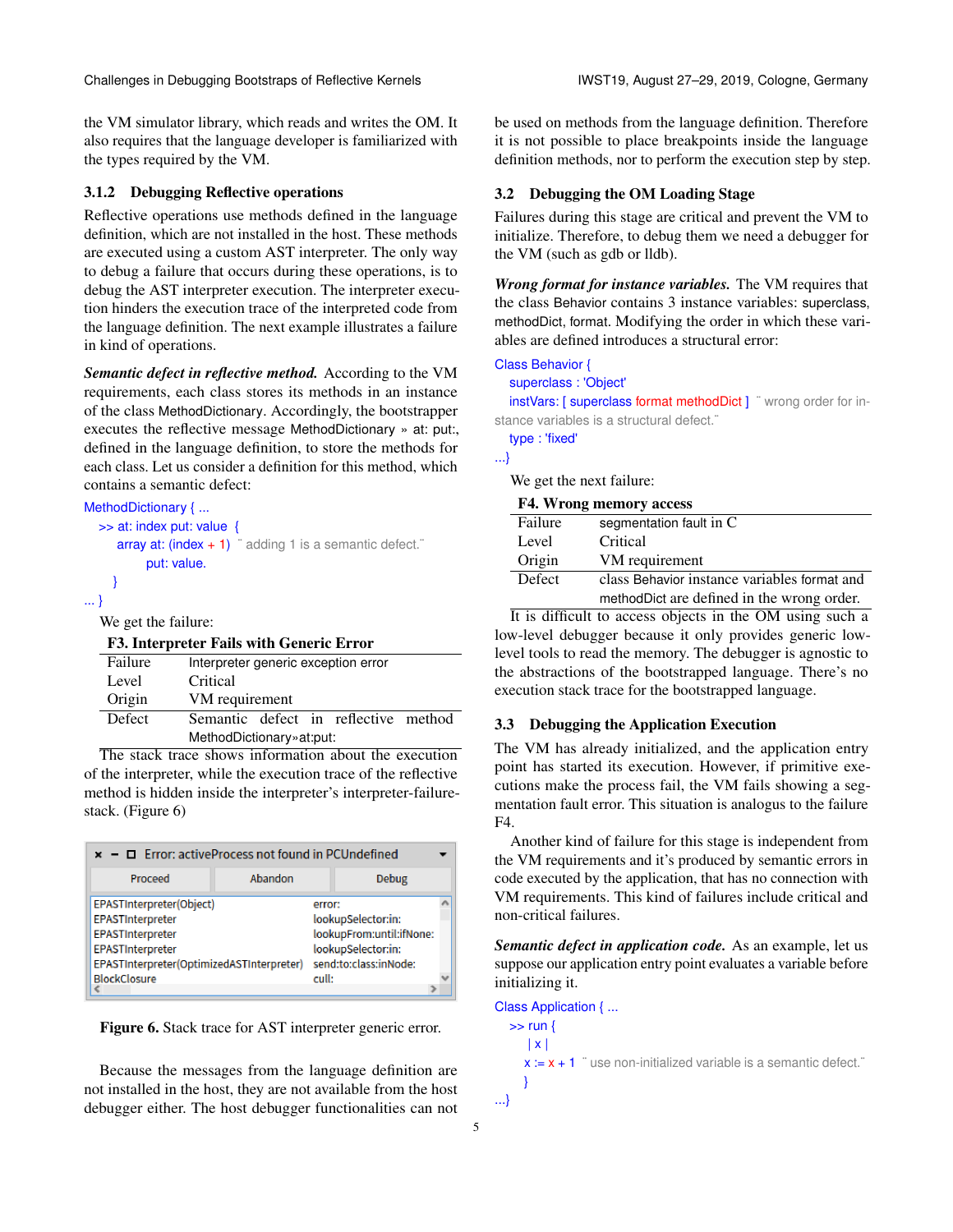F5. Application Failure

| гэ. друпсанон ганшс                                       |                |  |  |  |
|-----------------------------------------------------------|----------------|--|--|--|
| Failure                                                   | Stack overflow |  |  |  |
| Level                                                     | Critical       |  |  |  |
| Origin                                                    | Application    |  |  |  |
| Defect<br>Use non-initialized variable.                   |                |  |  |  |
| The debugger provides a Resign Smalltally execution stock |                |  |  |  |

The debugger provides a Basic Smalltalk execution stack trace as follows:

Smalltalk stack dump: 0xbffc8fd0 M>species 0x6e4e350: a(n) bad class 0xbffc7c0c M>copyReplaceFrom:to:with: 0x6e4e350: a(n) bad class 0xbffc7c30 M>, 0x6e4e350: a(n) bad class 0xbffc7c5c I>doesNotUnderstand: activeProcess 0x6e2f7c0: a(n) bad class 0xbffc7c88 I>doesNotUnderstand: activeProcess 0x6e2f7c0: a(n) bad class ...

This stack trace is produced by the VM implementation, and it is shown besides the VM execution stack trace in C which starts as follows:

|                | C stack backtrace & registers: |                         |                                           |
|----------------|--------------------------------|-------------------------|-------------------------------------------|
| $\circ$        | Pharo                          |                         | 0x000b4d1e reportStackState + 813         |
| $\mathbf{1}$   | Pharo                          | $0x000b49dc error + 28$ |                                           |
| $\overline{2}$ | Pharo                          |                         | 0x0007ae82 copyToOldSpacebytesformat + 90 |
| 3              | Pharo                          |                         | 0x00061e50 copyAndForward + 194           |
| $\overline{4}$ | Pharo                          |                         | 0x0007abdd scavengeReferentsOf + 289      |
| $\cdots$       |                                |                         |                                           |

The debugger only provides generic low level tools to read the OM, consequently the abstractions of the language to access and manipulate objects are lost.

# <span id="page-5-0"></span>4 Classification of Defects in the Language Definition

After experimenting with the Pharo bootstrap process, we analyzed the encountered failures and their associated defects, and we propose a classification for them. We analyze defects found only in the language definition and not in the bootstrapper, nor in the VM; because we assume that the bootstrapper and the VM are free of defects. Our analysis does not consider syntax defects because they are solved using the current debugging tools in the host. We classify these defects as follows:

#### <span id="page-5-1"></span>4.1 Structural Defects

They occur when the language definition misses the definition of a class required by the VM, or when the structural definition of a required class doesn't match the format expected by the VM.

Structural defects always cause critical failures in the stage they arise (Generation, Loading or Executing). Meaning that they always interrupt the execution of the process.

From the examples presented in Section [3,](#page-3-0) failures F1, F2 and F4 are caused by structural defects.

It follows that to prevent this kind of defects *the language definition must define the minimal set of classes required by the VM, and that these classes must comply with the format expected by the VM*.

## 4.2 Semantic Defects

A method in the language definition has a correct syntax (meaning that it could be compiled), but its execution produces a wrong result. Semantic defects cause critical and non-critical failures, which arise in any of the 3 stages of the process. From the examples presented in Section [3,](#page-3-0) failures F3 and F5 are produced by semantic defects.

We make the distinction between semantic defects manifested during reflective operations in the OM Generation stage (*e.g.,*failure F3), and semantic defects manifested during the Application Execution stage (*e.g.,*failure F5). Notice that during the OM Loading stage, no methods belonging to the bootstrapped language are interpreted by the VM; instead, only parts of the OM structure (special objects and classes) are fetched by the VM.

# <span id="page-5-2"></span>4.2.1 Semantic Defects Manifested during the OM Generation

During the OM Generation the bootstrapper executes two kinds of operations: non-reflective, which take as input structural information from the language definition, but do not execute methods from the language definition; and reflective, which execute methods defined in the language definition.

Methods from the language definition that participate in reflective operations during the OM Generation modify the OM. Thus, a semantic defect in one of these methods affects the process of generating the OM, whether by interrupting it such as in failure F3, or by producing a corrupted OM that fails in a posterior stage such as in failure F5.

To illustrate this, let us consider a semantic defect in the class ClassBuilder, which is used during the Generation stage to install the definitive version of all classes in the OM. The semantic defect is in the method ClassBuilder » instSpec, which returns an integer that encodes the type for a class. The value associated to each type is defined by a VM requirement. Thus, the expected value 16 for classes of type words is a requirement of the VM. The defect we show next is returning the value 10 instead of 16 for the type words.

```
Class ClassBuilder {...
  >> instSpec{
     ...
       (self isBytes) ifTrue: [ ^ 16 ].
       (self isWords) ifTrue: [ ^ 16 ]. ¨ semantic defect, the ex-
pected value is 10, not 16.¨
     ...
```

```
}
....}
```
# In this example it is clear that to prevent this kind of defect *methods in the language definition that collaborate with the OM Generation must be aware of the VM requirements*.

The presented defect produces a critical failure during the Loading stage, in which the VM will crash showing a segmentation fault error, because it reads the memory of the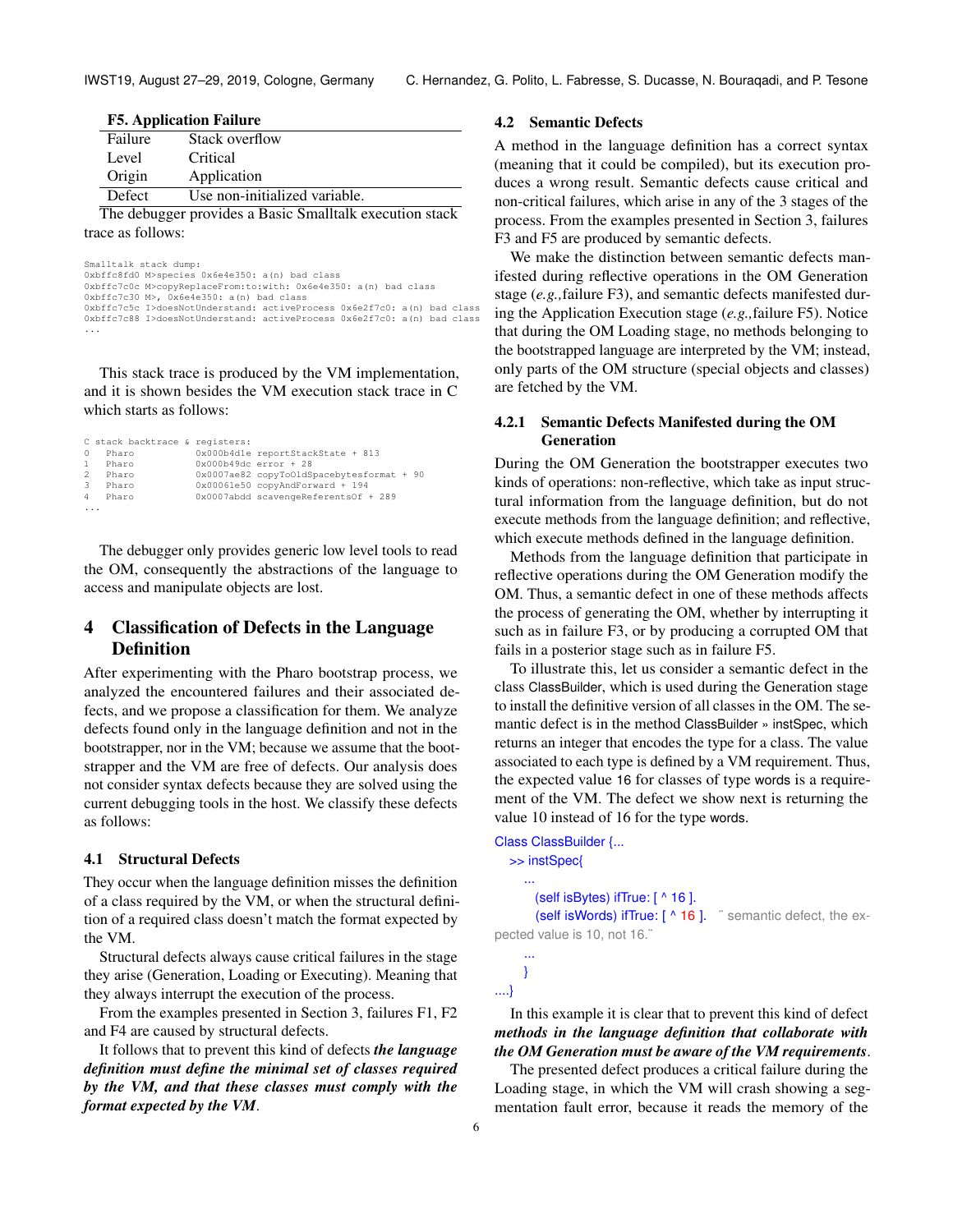instances of a class type words, such as WordArray, as if they were instances of a class type bytes.

# <span id="page-6-2"></span>4.2.2 Semantic Defects Manifested during the Application Execution

Another kind of semantic defects are those that exist inside methods that are executed during Application Execution. *These defects are independent from the VM requirements*, except when they relate to the usage of VM primitives, such as in our example of adding two instances of SmallInteger that cause an overflow, shown in Section [1.](#page-0-0)

Defects of this kind produce critical or non-critical failures during the Execution stage.

Example: The application entry point references a class that is not defined.

# <span id="page-6-0"></span>5 Towards an Unified Toolset for Developing Reflective Languages

In this section we propose solutions for each kind of defect described in Section [4.](#page-5-0) The proposed solutions are complementary, intended to work together, conforming a unified toolset for bootstrapping reflective language kernels. The solutions proposed in Section [5.1](#page-6-1) and in Section [5.3](#page-7-1) are preventive and they intend to avoid the appearance of failures during bootstrap, which could be related to semantic or structural defects. While the solutions proposed in Section [5.2](#page-7-2) deal with those failures which can not be prevented, this kind of defects are always semantic.

# <span id="page-6-1"></span>5.1 A Framework for Developing VM-compatible Language Kernels

Every VM requirement over the OM is structural. They arise from assumptions the VM makes about specific objects existing in the OM and their byte level structure.

These assumptions manifest in the next two scenarios:

- During the OM Loading stage: the VM always fetches the same objects in the same order, until the Application entry point is reached.
- During the execution of VM Primitives: the VM fetches specific classes for instantiating objects. The number of primitives defined in the VM is finite (around 200).

VM assumptions are finite and therefore they comprise a finite number of objects that must exist in the OM and that must have a specific byte level structure. Discovering the minimal set of VM requirements is the first step towards defining static tests that apply on the OM and moreover on the language definition. Additionally, to help the process of defining a language from scratch, we could provide a baselanguage definition that produces a VM compatible OM, and which can be modified or extended by the language developer to create its own language.

This framework intents to solve structural-defects described in Section [4.1.](#page-5-1) Each part of the framework is explained in the next paragraphs.

*Static tests for the Language Definition.* The VM requirements will be explicitly reflected in these tests. These tests will be applied on the language definition before the bootstrap process starts. They will check the existence and format of the classes required by the VM. Classes required during the OM Loading stage are always the same and therefore our tests will always check for their presence. This is because if one of them is missing, the bootstrap process will fail during the OM Generation or during the Load stage.

Classes required by the execution of VM primitives depend on which primitives do the bootstrapped system application executes. We will use a static analysis on the language definition to obtain all the primitives used inside its methods. A dynamic analysis using the simulated execution environment described in Section [5.3](#page-7-1) will complement the previous one, reducing even more the list of required primitives. However the primitives list obtained using our dynamic analysis is a subset of the list of primitives the application requires when executing in a real world environment. Consequently the question of how to fix bugs associated to the absence of classes required by primitives that executed during real world execution, but are missing in the dynamic analysis primitives list, remains open and will be explored by us in future work.

As a first step, our tests will check for all the classes required by the VM for loading the OM and by all the VM primitives. Each test will indicate if its tested class is:

- required by the loading stage. If one of these tests fail, the generated OM will fail to load.
- required by one of the primitives obtained by the dynamic analysis. If one of these tests fail, the system will fail during its execution stage.
- required by one of the primitives obtained from the static analysis. If one of these tests fail, the system may still execute and never fail, or it can fail during its execution.
- required by one of the primitives that does not belong to the language definition. The failure of this kind of tests says nothing about possible failures of the system.

*Static tests for the OM.* VM-compatible OMs share a common structure. Therefore it is possible to define an Objectmemory format for performing static tests on the OM as it is generated. By studying this structure we will determine a standard file format for VM compatible object-memories, in a similar way the Executable and Linkable Format (ELF) [\[1\]](#page-9-6) defines a standard format for executable files, widely used in UNIX systems. This format will be used to perform static validations on the OM, which will be specially useful during its Generation stage and at the end of it. We currently have an inspector for the OM which is capable of obtaining its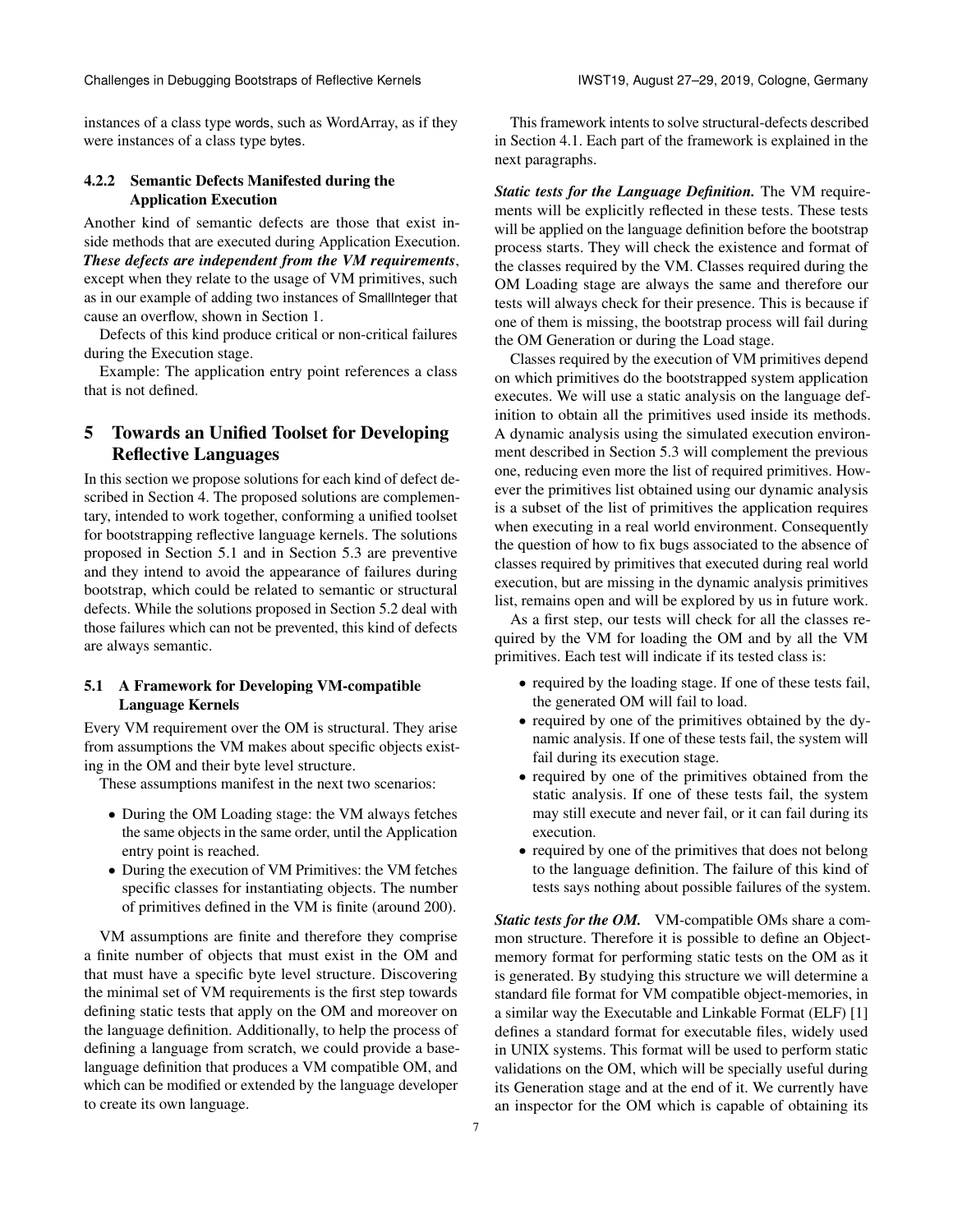classes and special objects at different steps during the OM Generation stage. We are working on creating static tests on these retrieved classes and objects.

# *The set of tests for the OM and for the Language definition will explicit the VM requirements for the language developer.*

*An extendable base language definition.* It is possible to provide a *base language definition* that contains the minimal set of valid structural definitions required by the VM. This base definition will provide a very simple application entry point, for example it could call to the primitive for quitting the system. When the static tests are applied to the base definition, all of them they will pass. The base definition is bootstrapped, the result is a VM-compatible OM which is load by the VM and quits as soon as it starts its execution.

The language developer will be free to extend this base definition adding new classes and methods, or to modify it as much as he wants, to the point of deciding not to use any of its classes and instead to provide a definition built by himself from scratch. Naturally, the developer runs the risk of introducing defects to the language definition when extending base language definition. Structural defects will be caught by the static tests we just described, however semantical defects will require appropriate debugging tools to be fixed.

We are working on the definition of the VM requirements and also on the definition of an extendable minimal base language definition. We need to do more experimentation and research to determine a good language base, and/or an appropriate way to extend it, that minimizes the constrains over the range of bootstrapped languages that will be extended from it.

*A generic bootstrapper application.* We are working on implementing a generic bootstrapper that takes as input an extended version of the base language definition.

The language developer may introduce structural defects in the language definition while extending it. Therefore it is necessary to statically test the language definition checking that it contains the minimal set of valid structural definitions required by the VM. If the structural requirements are fulfilled, the bootstrapper will be able to install in the OM the stubs for those classes required to perform reflective operations.

The bootstrapper must be configurable regarding the execution of reflective operations provided by the language definition. In case of semantic defects, the bootstrapped will use the hybrid debugger described in Section [5.2](#page-7-2) to find their cause. Reflective operations defined in the language definition are used to install classes, methods and the application entry point.

## <span id="page-7-2"></span>5.2 Debugger for the OM Generation

The following components of our solution solve semanticdefects manifested in reflective operations during the OM Generation, described in Section [4.2.1.](#page-5-2)

*Hybrid-Debugger for OM Generation.* Semantic defects manifested during reflective operations interrupt the generation stage or corrupt the OM.

Tools for developing and debugging these reflective functionalities are necessary. But they can not be tested in isolation, to make sense they need the bootstrapper execution environment and the VM simulator environment. We want an integrated debugging environment that mixes VM simulator execution, bootstrapper execution and generated language execution.

We propose the use of an Hybrid Debugger for debugging the reflective code used during the bootstrap, the host code from the bootstrapper and the VM simulation code.

- For the bootstrapper code we use the existing debugger in the host.
- The reflective code is executed using a steppable AST interpreter, we require to have a debugger that allows us to debug the language definition code.
- For the VM sym code, we use the existing debugger in the host, but we need an extension to be able to inspect and manipulate structures used by the VM ( *e.g.,* inspect and manipulate objects in the OM).

#### <span id="page-7-1"></span>5.3 Simulated High Level Execution Environment

A high level execution and debugging environment implemented in the host system is a useful tool for fixing defects manifested during the Application Execution, as described in Section [4.2.2.](#page-6-2) It will allow us to test the application code in an environment where the VM is implemented as a high level library, which could be implemented on top of the current VM simulator library.

This solution comprises two parts:

- This environment will use an extended version of our custom steppable AST interpreter to interpret the application code. The interpretation process will use our high-level VM simulator for primitive evaluation.
- The environment must also provide and a high level implementation for the object-memory. Our custom steppable AST interpreter will use this high-level object memory as the memory of the system. Our implementation could be based in the current VM simulator library for manipulating low level object-memories.

# <span id="page-7-0"></span>6 Related Work

Nowadays there are different approaches for generating custom software for constrained systems.

An automated-approach to miniaturize JavaScript (JS) applications to run in IoT devices was developed by Morales et al. [\[6\]](#page-9-7). They do not modify the application code, but they only configure the JS interpreter turning on and off specific features of the interpreter that have impact on performance. The MoMIT solution searches empirically the appropriate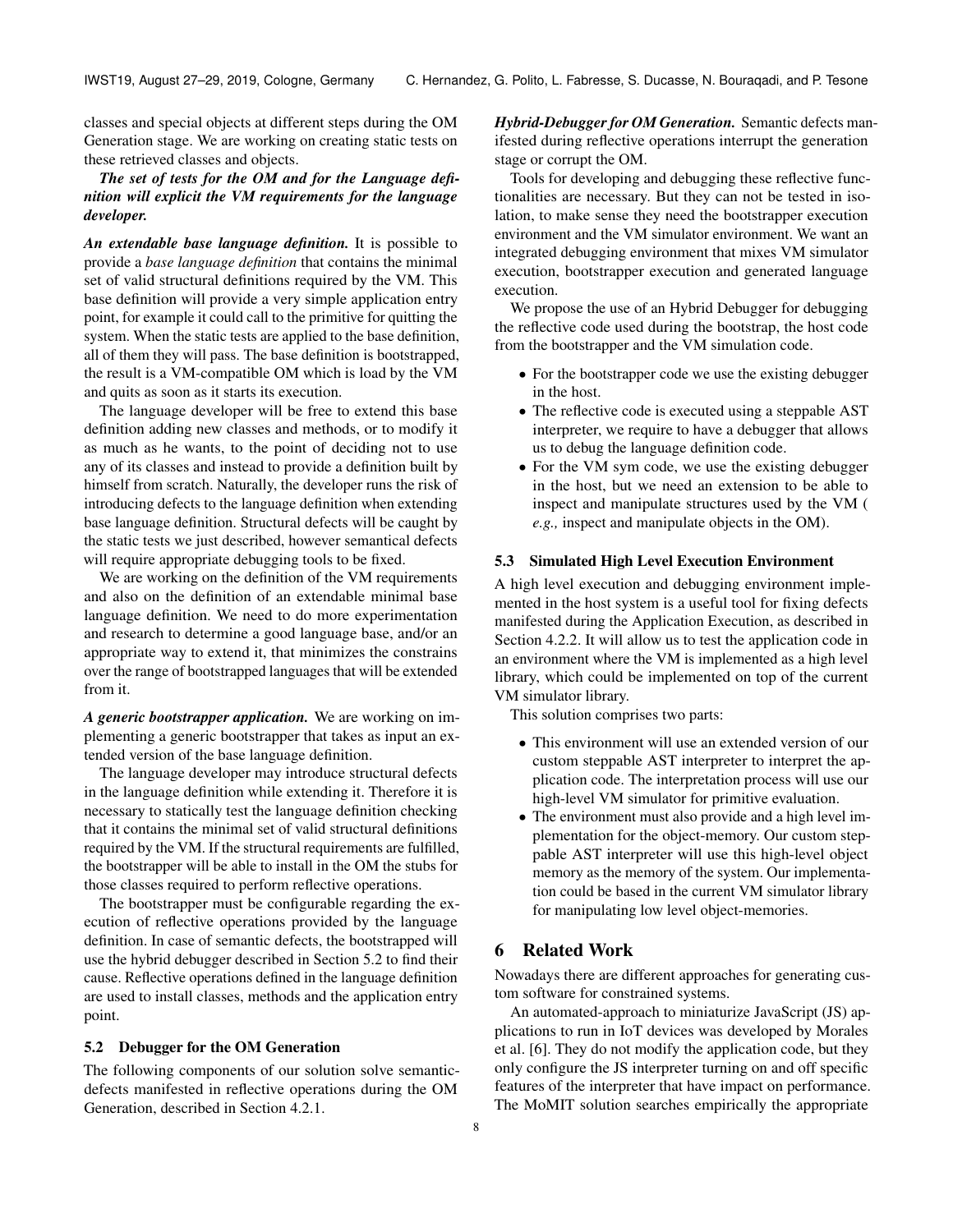configuration of the JS interpreter to run a specific application. Because this solution is automated, debugging tools are not applicable.

A non-automated approach is MicroPython [\[5\]](#page-9-8), which is a lean and efficient implementation of Python 3 that includes a small subset of the Python standard library, datatypes and functionalities. MicroPython is optimised to run in constrained environments. The system sources are written in C and they include different modules, among them the system's virtual machine, which is completely independent from the Python 3 virtual machine. The system modules are compiled under different configurations to produce different versions of MicroPython, named ports.

Developing a new module for extending the MicroPython language requires rebuilding the port in which the module is intended to work. The new module must be written in C. In case of failures during the building, the error must be debugged using a C debugger. At this level the high level abstractions of the MicroPython language are not available.

MicroPython doesn't provide debugging tools for developing applications, therefore debugging code at the MicroPython level requires to use a debugger to debug the VM execution at the C code level. However MicroPython provides a REPL which, according to some user experience, partially compensates the need for debugging tools because it allows to execute code interactively in the client.

Another approach is eLua [\[3\]](#page-9-9), which offers the full implementation of the Lua Programming Language to the embedded world.

eLua provides a modular structure offering diverse components among which we find the interpreter and a console for developing and transfering files. eLua is written in C, and its sources contain platform-specific modules for various microcontrollers. The set of used components is specified when the project is compiled and can be adjusted to reduce the amount of the code. In case of failure during the building the developer must debug C code.

Same as MicroPython, for extending eLua a new module must be written in C. In case the building process fails, it is necessary to debug the C code.

For developing applications, the eLua project aims to provide a development environment, including debugging tools, on the microcontroller itself, without the need to install a specific development environment on the PC side. However, the Debugging feature (remote/on target) is not yet implemented in the eLua project.

mRuby [\[7\]](#page-9-10) is the lightweight implementation of the Ruby language, its syntax is Ruby 2.x compatible. In mRuby, the compiler and the interpreter are separated, this leads to reduction in the memory requirements during program executions. When building the interpreter the developer must choose the corresponding toolchain, comprising the mRuby compiler and its corresponding architecture.

mRuby can be extended by creating extensions in C and/or Ruby. It is necessary to use the library manager mrbgems, specifically created to integrate extensions into mruby. If there is missing dependencies, mrbgem dependencies solver will reference centralized repositories. In case of failures when the extension is written in C, it must be debugged in C, presenting the same problems described in this paper.

mRuby provides a debugger for debugging code at the mRuby code level [\[8\]](#page-9-11).

# <span id="page-8-0"></span>7 Conclusion and Future Work

Taking the Pharo bootstrap process as example, we presented an analysis of the challenges of bootstrapping reflective language kernels and using the analysis we propose solutions for easing the developing process.

We divided the process in 3 stages: Object-memory Generation, Object-memory Loading and Application Execution. We make the distinction between Reflective operations and Non-reflective operations, performed during the Generation stage. We use this them as guide to classify the different kinds of failures that arise during the process.

Linking failures and their defects in the language definition, and analysing their origin in the requirements of the VM or the system application, we created a suitable classification of defects. In this classification we recognize 3 kinds of defects:

- Structural defects, originated in VM requirements.
- Semantic defects in reflective code, also originated in VM requirements.
- Semantic defects in application code, originated in application requirements.

We use this classification of defects to guide the design of solutions for solving them.

Finally we propose research directions for finding solutions that solve each one of the described defects.

- For preventing structural errors we propose an Extensible Base Language Definition that contains all the structural definitions required by the VM. This definition will be extended by the language developer.
- For debugging reflective operations as part of the bootstrapper execution, we propose a Hybrid-Language Debugger that provide debugging support at the level of execution for the VM simulator, the bootstrapper and the generated language.
- For debugging the application code we propose a high level execution and debugging environment in which the VM and the OM are implemented in high level. This implementation could be based in the current VM simulator code.

As a future work, we plan to continue working on the research directions proposed in this paper.